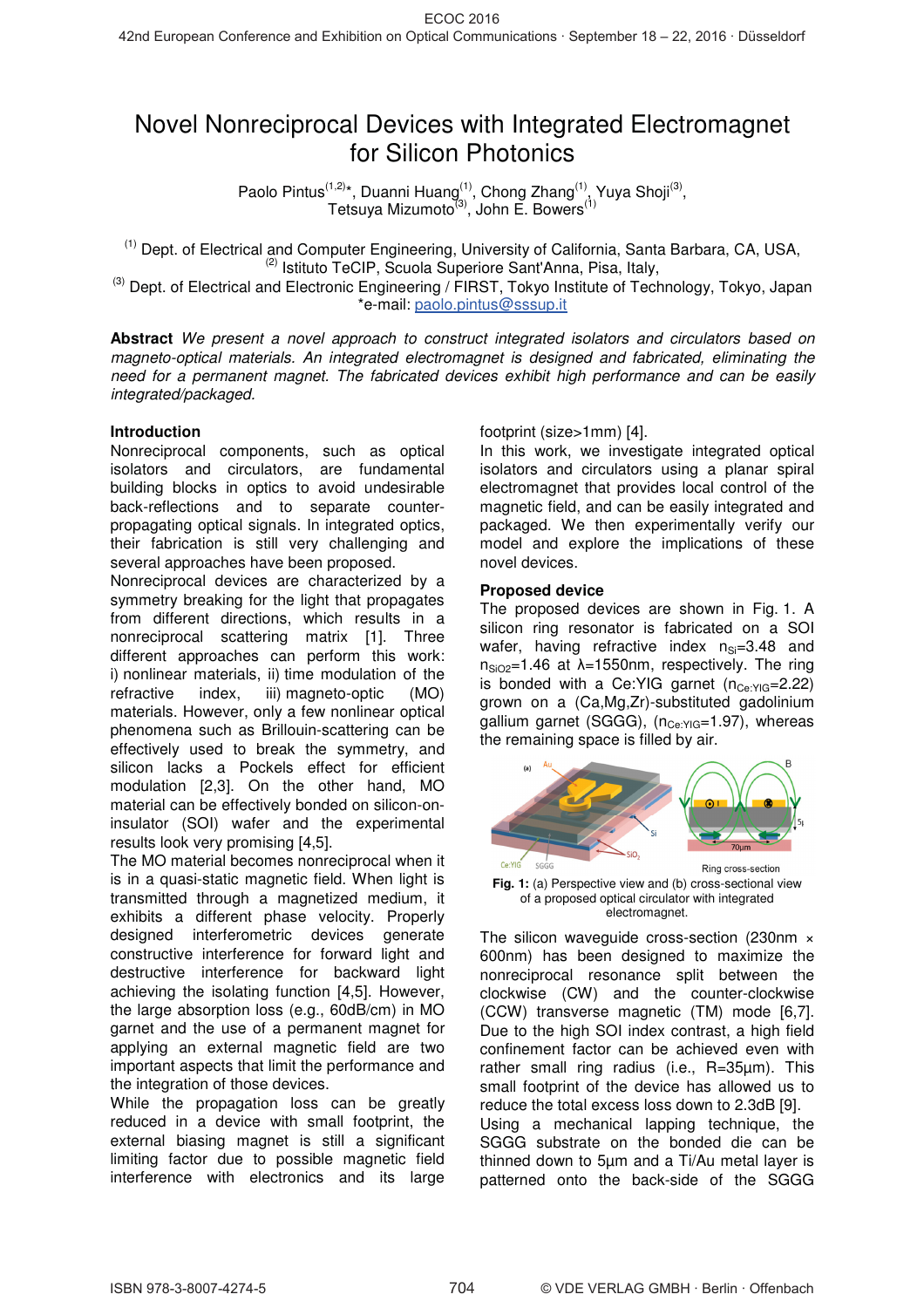substrate using i-line lithography and metal liftoff. The electromagnet is fabricated using a 1.5µm thick and 3.0µm wide gold microstrip. By injecting a DC current into the metal coil, a magnetic field is locally applied. In order to increase the magnetic field intensity without increasing the electrical current, a planar spiral solution is investigated. For this purpose, 2 layers of metal are needed and the minimum microstrip separation in the spiral is set to 1.0µm.

#### **Mathematical model**

When a static radial magnetic field is applied, the CW and the CCW modes in the ring have a different effective index and a split between their resonance wavelengths occurs, and is given as

$$
\Delta \lambda_M^0 = \frac{\Delta n_{\text{eff}}}{n_g} \lambda \tag{1}
$$

where  $\Delta n_{\text{eff}}$  is the effective index variation and  $n_{\text{g}}$ is the average group index with respect to the two directions computed at room temperature. For the device under investigation, we expected a resonance wavelength split  $\Delta \lambda_M^0$  =0.52nm [4,9]. This value is proportional to the Faraday rotation constant  $\theta_F$ . At room temperature, the Faraday rotation can be approximated with an hyperbolic tangent

$$
\theta_F = \theta_F^0 \cdot \tanh\left(\frac{H_r}{1440[Oe]}\right) \tag{2}
$$

where  $\theta_F^0 = -4500^\circ/\text{cm}$  is the saturation value, which is reached for  $H<sub>r</sub>$  > 50 Oe [4].

The DC current used to generate the magnetic field might also causes a local heating of the silicon ring, due to the Joule effect. By performing the electromagnetic modal analysis of the ring with respect to the temperature, the thermal resonance wavelength shift ∆λ<sub>*T*</sub> is valued as

$$
\Delta \lambda_{T} = \frac{\lambda}{n_{s}} \left( \sum_{i} \frac{\partial n_{\text{eff}}}{\partial n_{i}} \frac{\partial n_{i}}{\partial T} \right) \Delta T \tag{3}
$$

where the derivative  $\partial n_i/\partial T$  depends on the materials with refractive index  $n_i$ , while  $\partial n_{\text{eff}}/\partial n_i$ can be computed from the mode solver [7]. For the device under investigation, we calculate a resonance wavelength shift of 0.0716 nm/°C for the TM mode.

Due to the temperature variation,  $\theta_F$  changes so the MO resonance wavelength split is

$$
\Delta \lambda_M(H_r, T) = \frac{\Delta \lambda_M^0}{\theta_F^0} \left[ \theta_F(H_r) + \frac{d\theta_F}{dT} \cdot \Delta T \right]
$$
 (4)

where  $H_r$  is the radial magnetic field. As the device heats up, the Faraday rotation will change by  $d\theta_F/dT=+44$  deg/°C [8]. Combining these two effects, we find that the total resonance wavelength shift is

$$
\Delta \lambda = \Delta \lambda_T(T) \pm \frac{1}{2} \Delta \lambda_M(H_r, T) \tag{5}
$$

where  $\pm$  refer to the CW and CCW modes, respectively.

#### **Numerical Results**

The radial magnetic field  $H_r$  and the temperature distribution  $T$  have been computed using COMSOL Multiphysics software. In Fig. 2, the numerical results are reported for the 3 loop spiral integrated planar electromagnet. The intensity of the radial magnetic field at the Si/Ce:YIG interface is shown in Fig. 2a assuming 180 mA DC current, while in Fig.2b the temperature distribution is shown for the same device under the same condition. From both images, it is clear that the magnetic field and temperature variation are local and do not affect devices that are relatively far from it.



field generated by the electric current I=180 mA, b) temperature distribution in the device

The performance of single loop, 3-loops and 5 loops are compared in Fig. 3. The magnetic field in the Ce:YIG (5µm far from metal layer) is computed as a function of the injected current. For the same value, the temperature in the silicon is reported in Fig. 3b. Those simulations results can be effectively used to compute the thermal shift (reciprocal) and the magnetooptical split (nonreciprocal) described by Eq. (3) and Eq. (4), respectively.

## **Experimental Verification**

We experimentally validate the model by testing a nonreciprocal all-pass ring resonator with a single electromagnet coil. We record the transmittance of the device as we sweep the tunable laser wavelength, and repeat the